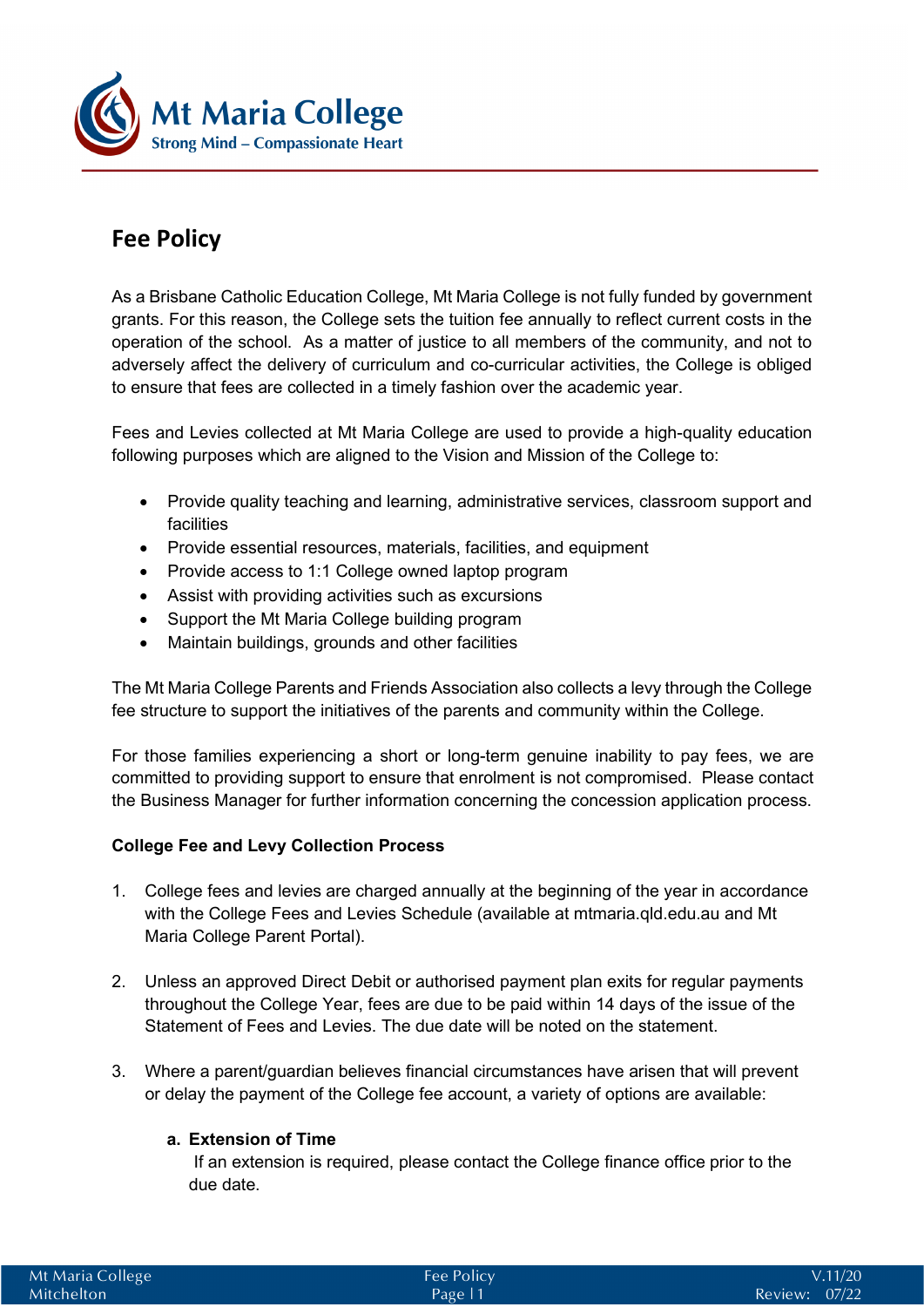# b. **Payment Plans**

Payment of the College fee and levy account by regular instalments. All payment plans must ensure that the account is cleared by the last day of the College year or as negotiated with the Business Manager.

## **c. Fee Concessions**

In cases of financial hardship an application may be made for a fee concession.

- (i) Concession applications are accepted at the commencement of each year or at any point initiated by the family. Concessions are issued for a maximum period of 12 months within a calendar year. Consideration for a subsequent 12-month period will require a new application.
- (ii) A confidential, compassionate, and just approach under the mission and values of Brisbane Catholic Education and Mt Maria College is used when reviewing applications. The same process is adopted by all Brisbane Catholic Education Colleges for assessing eligibility.
- (iii) Concession applications must be made in writing and forms are available at the College finance office.
- (iv) All matters are dealt with on a confidential basis.
- (v) Concession Agreement forms must be returned together with a current Direct Debit Authority before any concession is applied.

Once a fee concession is granted, it is essential that this commitment is honoured in full and on time. The College's offer of concession is dependent upon the account being kept up to date and therefore a Direct Debit payment authority must be in place. If family circumstances change the College must be informed immediately.

#### 4. Recovery of unpaid fees

In fairness to families who pay their College fees regularly and on time, the College will follow up all overdue College fee accounts.

- a. A reminder statement will be issued within 7 days to any family who has not settled their College fee account by the due date where a payment plan or other arrangements are not in place.
- b. If payment or a suitable response is not received within 7 days of the reminder statement, contact with the parent will be made via telephone, SMS, mail, or email.
- c. If after a further 7 days from this second reminder satisfactory arrangements have not been reached, the account may be sent to the College's debt collection agency. In serious cases, where there is clear capacity to pay outstanding fees, legal options may be pursued by the College.